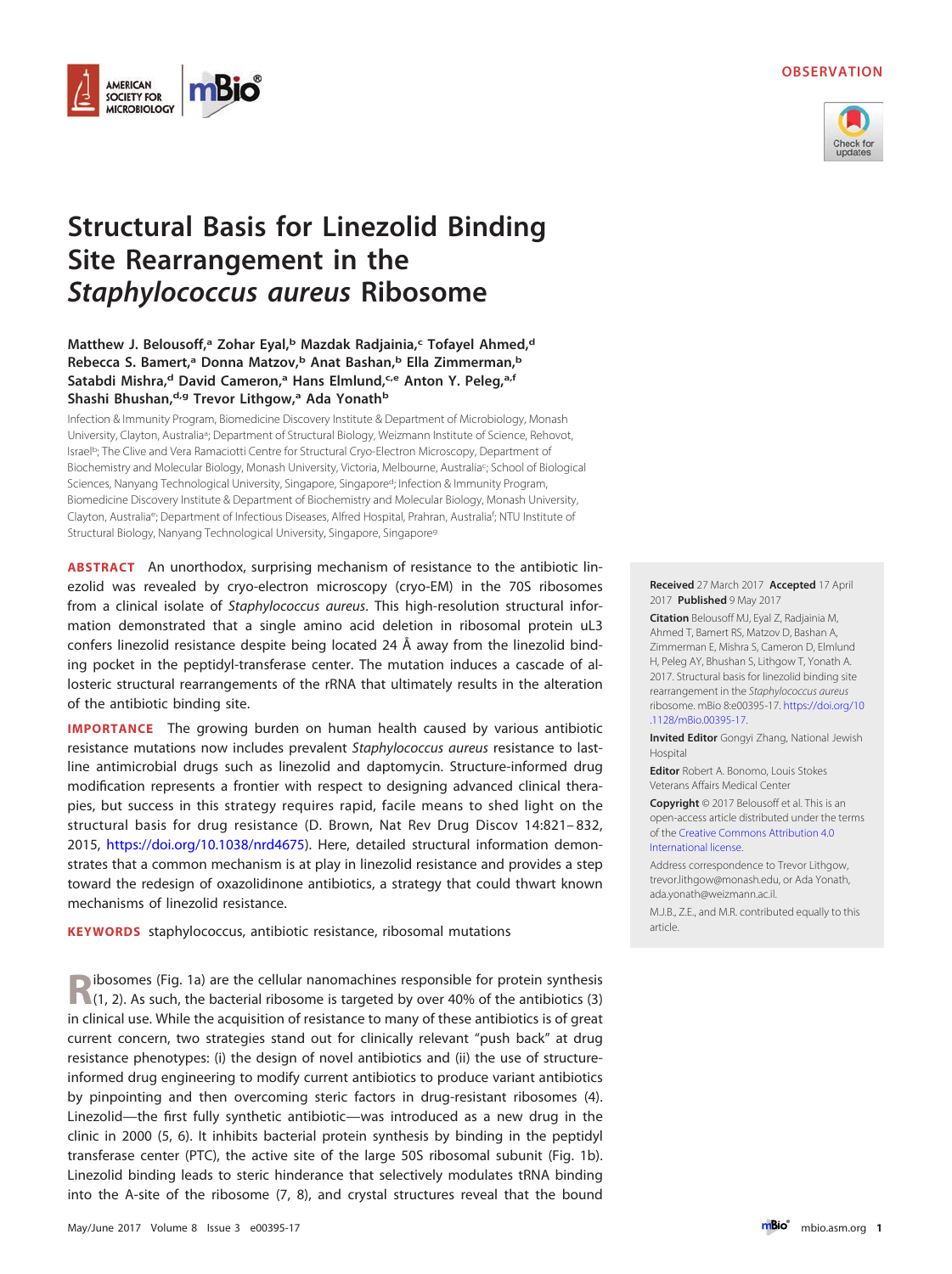

<span id="page-1-0"></span>**FIG 1** Linezolid binding and protein synthesis in S. aureus. (a) The overall structure of the 70S ribosome from S. aureus (LinS). (b) (Left panel) The 23S rRNA of the catalytic site is shown in red, the amino-acylated end of the A-site tRNA is shown in green, and the P-site tRNA is shown in orange. The antibiotic linezolid, overlapping the position that the A-site tRNA would otherwise occupy, is shown in yellow. Upon linezolid binding, no amino-acylated tRNAs can enter the active site and form new peptide bonds. The cartoon represents a composite of two PDB entries: [4WFA](http://www.rcsb.org/pdb/explore/explore.do?structureId=4WFA) (24) and [4V5D](http://www.rcsb.org/pdb/explore/explore.do?structureId=4V5D) [\(38\)](#page-6-17). (Right panel) The chemical structure of linezolid.

linezolid adopts similar orientations in the A-sites of ribosomes from bacterial species as diverse as Deinococcus radiodurans, Haloarcula marismortui, Staphylococcus aureus, and Escherichia coli [\(9\)](#page-6-8).

The acquisition of linezolid resistance by methicillin-resistant Staphylococcus aureus (MRSA) is now of global concern [\(10](#page-6-9)[–](#page-6-10)[12\)](#page-6-11). In the absence of new antibiotics, reengineering of a drug like linezolid is potentially an attractive strategy [\(4\)](#page-6-3). In terms of genome-based characterization, resistance to linezolid is conferred by numerous rRNA mutations, with particular prevalence seen in the mutations C<sup>2576</sup>U, U<sup>2500</sup>A, C<sup>2190</sup>U, and G2603U (E. coli 23S rRNA numbering is used throughout) [\(10,](#page-6-9) [13](#page-6-12)[–](#page-6-13)[16\)](#page-6-14) and in the acquisition by lateral transfer of the *cfr* gene encoding a methyltransferase that modifies A<sup>2503</sup> in the 23S rRNA. Strains of MRSA with the combination of G2603U and the cfr gene are now of particular concern in Asia [\(10\)](#page-6-9). Seemingly at odds with the observation that a discrete set of rRNA mutations are causative for linezolid resistance, a recent increase in the levels of isolates of linezolid-resistant pathogens, including MRSA, with mutations in ribosomal protein uL3, a ribosomal protein positioned at a location distant from that of the PTC, has been reported [\(15,](#page-6-13) [17\)](#page-6-15). To rationalize these observations, current biochemically based hypothetical models suggest various sterically different solutions to resist linezolid binding [\(15,](#page-6-13) [18\)](#page-6-16). A scenario such as this, with various structurally distinct mechanisms at play, would make unfeasible any attempt to reengineer a form of linezolid that could reliably act against linezolid-resistant pathogens.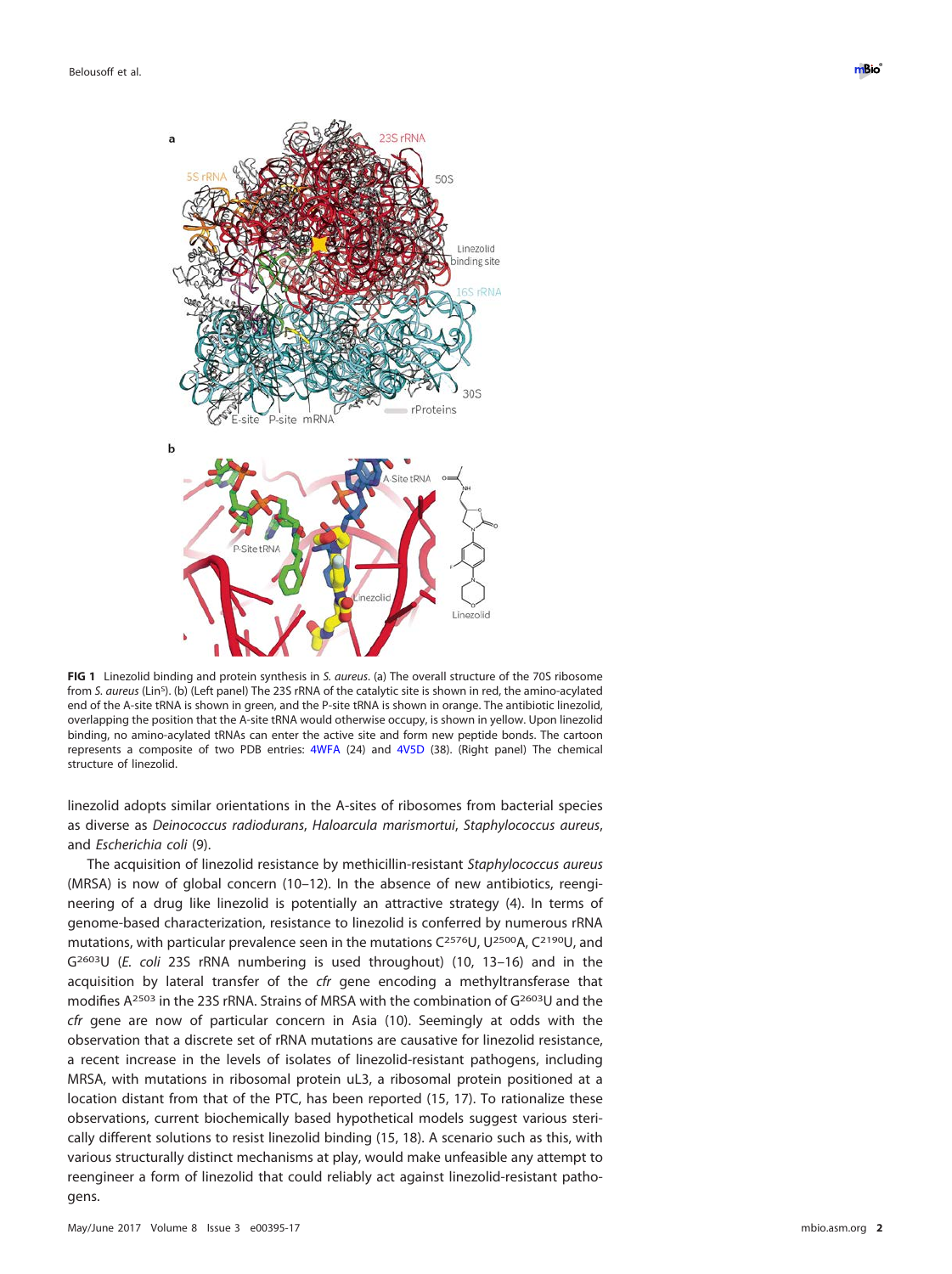We examined a linezolid-resistant (Lin<sup>r</sup>) clinical isolate of MRSA from an Australian hospital by single-particle cryo-electron microscopy (cryo-EM). The antibiotic susceptibility of the strain was assessed by in vitro transcription-translation assays using bacterial cell extracts. These data quantify susceptibility to inhibition of translation, with ribosomes from the Lin<sup>r</sup> strain showing a more than 4-fold increase in the 50% inhibitory concentration (IC<sub>50</sub>) compared to ribosomes from the type (Lin<sup>s</sup>) strain, ATCC 35556 [\(Fig. 2a\)](#page-3-0). Genome sequencing of the Linr strain revealed that linezolid resistance was due not to the presence of the cfr gene or to any mutation in the rRNA genes but to the presence of a single amino acid deletion  $(Δ<sup>S145</sup>)$  in ribosomal protein (rProtein) uL3 (see Fig. S1 in the supplemental material). The mutation in uL3 sits at a location greatly distal to the PTC (>20 Å away), and we sought to use high-resolution structural data to reconcile the architectural constraints in the ribosome with the drug resistance phenotype.

Using a rapid workflow for cryo-EM data acquisition and data processing, singleparticle reconstructions enabled determination of 70S ribosome structures from the Lin<sup>s</sup> and Lin<sup>r</sup> strains of S. aureus (Fig. S2, Fig. S3, Table S1). Ribosomes were extracted from cultures at mid-log phase and purified from bacterial cell extracts by ultracentrifugation coupled with hydrophobic interaction chromatography and sucrose gradient fractionation (see Text S1 in the supplemental material). At the time of this study, no high-resolution structural data were available for 70S ribosomes from S. aureus. Processing of the raw cryo-EM data was performed with RELION software [\(19\)](#page-6-18), resulting in a 3.9-Å map of the 70S ribosome from the Lin<sup>s</sup> strain and a 3.6-Å resolution map of the Linr 70S ribosome (Fig. S4). The structures were solved initially using a low-resolution 70S model that was built by the use of structure threading protocols in the Rosetta software suite [\(20\)](#page-6-19), followed by manual loop building. Next, the model was fitted to the electron density maps using guided molecular dynamic simulations as implemented in NAMD2 [\(21\)](#page-6-20) (Fig. S3). Bond geometry optimization and the final molecular refinement were carried out in real space using the PHENIX software package [\(22\)](#page-6-21). The accuracy of the resulting atomic models was judged by an all-atom comparison to the recent X-ray crystal structure of the 50S subunit from the S. aureus ribosome (PDB [4WCE\)](http://www.rcsb.org/pdb/explore/explore.do?structureId=4WCE). This validation experiment showed the accuracy of the cryo-EM data processing, given a root mean square deviation (RMSD) of less than 0.5 Å.

While the data have not yet been released, a recent paper by Yusupov, Hashem, and coworkers describes in detail unique features of the Lin<sup>s</sup> 70S ribosome from S. aureus [\(23\)](#page-6-22). In relation to that structure, our results provide the first comparison of ribosomes from Lin<sup>s</sup> and Lin<sup>r</sup>; hence, the analysis presented here focuses on the mechanism of linezolid resistance. The ribosomes from  $Lin<sup>s</sup>$  and  $Lin<sup>r</sup>$  differ by a large structural rearrangement in loop 6 of uL3 [\(Fig. 2b;](#page-3-0) Fig. S5a). The deletion of Ser145 induced a contraction of the rProtein loop, while most interactions with helix 90 in the 23S rRNA were retained [\(Fig. 2b\)](#page-3-0).

This dragged the rRNA helix away from the PTC (by  $\sim$ 2 Å), leading to noticeable differences in the architecture of the linezolid binding site [\(Fig. 2b](#page-3-0) and [d\)](#page-3-0). Comparing the Lin<sup>r</sup> and Lin<sup>s</sup> structures revealed a large shift in  $G<sup>2505</sup>$  into the binding site of linezolid [\(Fig. 2e\)](#page-3-0). This shift was mediated by the change in orientation of G<sup>2581</sup> in helix 90 due to the change in uL3. This structural shift completely remodeled the linezolid binding cavity [\(Fig. 2e\)](#page-3-0) and removed a critical hydrogen bond between the ribose backbone (G2505) and the 2-oxazolidone moiety of the antibiotic [\(24\)](#page-6-23), explaining the lower binding efficacy of the drug.

Further structure comparison also revealed subtler differences in rearrangements of the rRNA base orientations in the PTC (Fig. S5b). The rRNA bases undergoing the largest shifts are U<sup>2504</sup>, G<sup>2505</sup>, U<sup>2506</sup>, G<sup>2576</sup>, and U<sup>2584</sup>, all of which either are within or surround the PTC. In other Linr strains, these bases are common targets for the mutations that directly confer linezolid resistance (Fig. S5c). Our work demonstrates how a clinically relevant mutation in uL3, which is located more than 20 Å away from the drug pocket, propagates alterations through to these rRNA residues surrounding the linezolid binding site. This link between the ΔSer145 mutation in uL3 and mutations in the 23S rRNA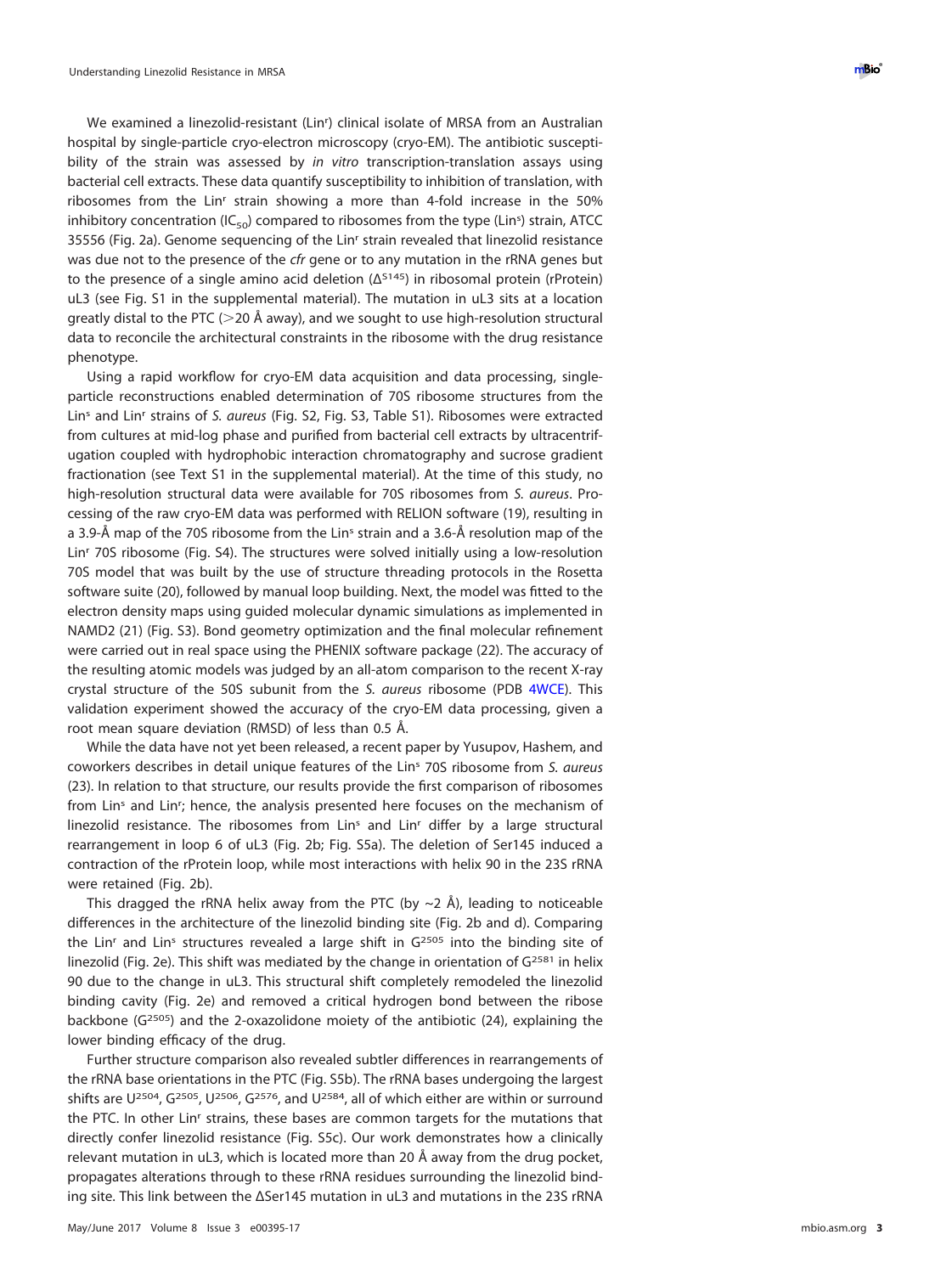

<span id="page-3-0"></span>FIG 2 A structural clash that prevents linezolid binding in Lin<sup>r</sup> MRSA. (a) *In vitro* (IC<sub>50</sub>) cell-free transcription-translation assay. Data are plotted as the amount of protein synthesis (measured by luciferase translation) versus the concentration of linezolid (in micrograms per milliliter). (b) Representation of the region of uL3 around the site of the ΔSer145 mutation, viewed in the same orientation. The Lins structure is shown on the left (red); the Linr structure is shown on the right (green). The portion of uL3 that interacts with rRNA in "helix 90" is shown. The Linr structure reveals a contraction in the loop of uL3, visible here by the repositioning of His146 (uL3) to become His145 (uL3) in the LinR ribosome, altering the interaction of this loop with helix 90 of the 23S rRNA. (c) The cryo-EM structure of the 70S ribosome from Lin<sup>s</sup>, showing the linezolid position (yellow) and its interaction with 23S rRNA nucleotide G<sup>2505</sup> (the position of linezolid is from PDB [4WFA\)](http://www.rcsb.org/pdb/explore/explore.do?structureId=4WFA). The cryo-EM structure of the 70S ribosome from Linr is overlaid in green. Deletion of a single amino acid in the uL3 rProtein of the Linr ribosome changes the part of the protein that interacts with an rRNA helix, a helix which in turn makes a direct contact with linezolid. This structural change modifies the position of G<sup>2505</sup> in the drug binding pocket, contracting this region and providing fewer contacts to stabilize drug binding. (d) Electron density (drawn at 3 $\sigma$ ) around the rRNA nucleotides closest to the linezolid binding site in both the Lins (red, left panel) and Linr (green, right panel), showing the change in orientation of these nucleotides due to the mutation in uL3. (e) Overlay of the cryo-EM structures of the Lin<sup>s</sup> and Lin<sup>r</sup> 70S ribosomes around the binding cavity of the linezolid antibiotic. The cavity available for linezolid binding is shown in the colored mesh. The remodeled Linr binding site (green) is more constricted and less permissive of linezolid binding.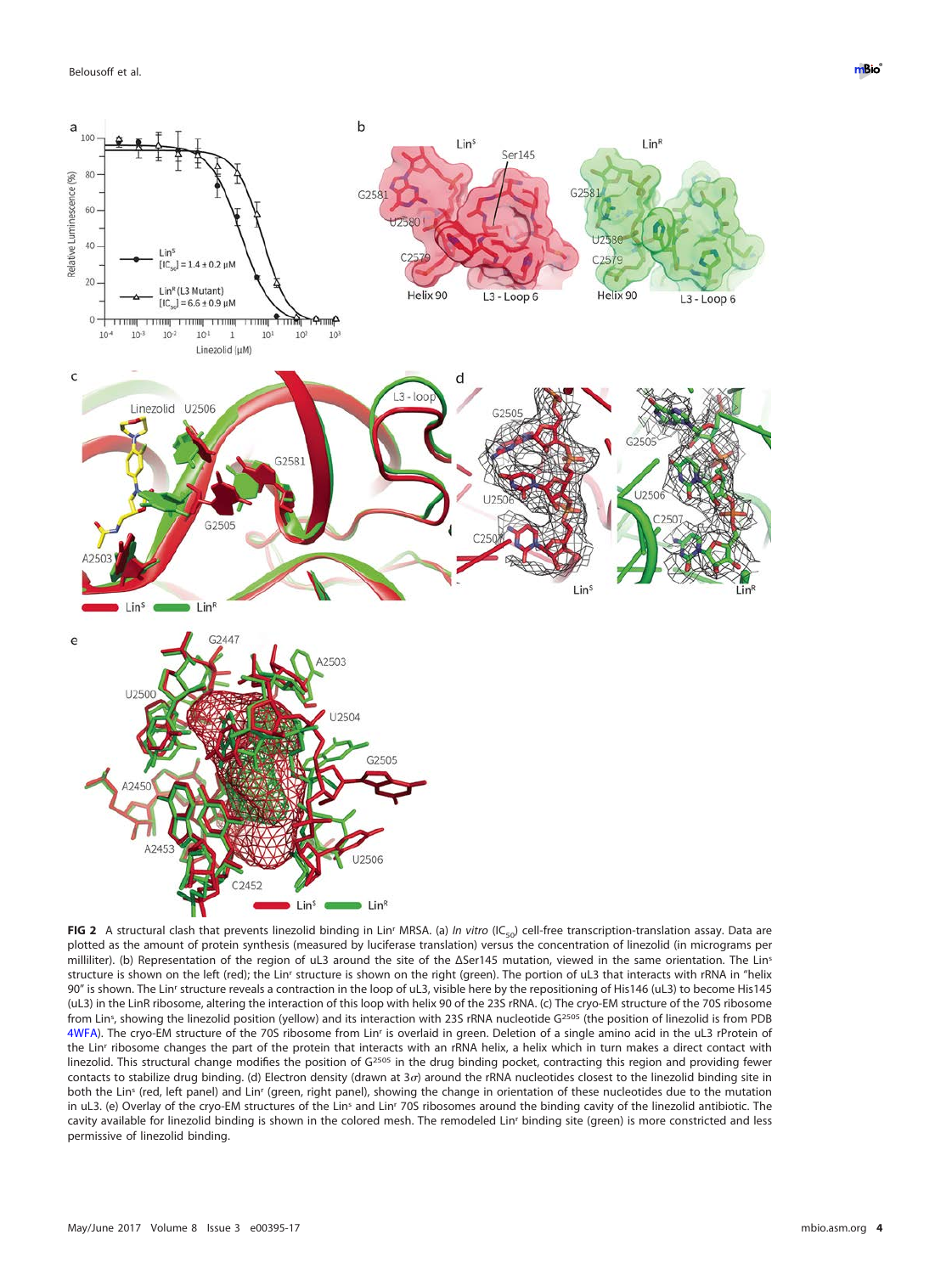leads to the suggestion that, to achieve a linezolid resistance phenotype, staphylococci must acquire a common spatial change in the linezolid binding site. This common architectural deviation in the various linezolid-resistant mutants provides both an experimental framework and a confidence to engage in drug engineering.

**Methods.** More-detailed descriptions of the methods used are available in the supplemental material. All figures were generated with either Pymol [\(25\)](#page-6-24) or UCSF Chimera [\(26\)](#page-6-25).

**MIC** and IC<sub>50</sub> assays. MIC assays were carried out according to the established protocol as described by Andrews [\(27\)](#page-6-26). Strains were cultured and assayed for antibiotic inhibition in cation-adjusted Mueller-Hinton broth.  $IC_{50}$  assays were performed as previously described [\(28\)](#page-6-27). Briefly, the inhibition effect of linezolid on S. aureus ribosomes was tested in a bacterial coupled transcription/translation assay system which measures the expression of the luciferase gene [\(29\)](#page-6-28). The results were plotted, and IC<sub>50</sub> values were calculated with the GraFit software package [\(30\)](#page-6-29).

**Genome sequencing.** Genomic DNA was isolated from overnight cultures using a Qiagen genomic DNA (gDNA) kit. The DNA was then subjected to DNA library preparation following the protocols outlined by Illumina. Short-read DNA sequencing reads (150 bases, paired ends) were collected on an Illumina MiSeq sequencer and assembled in the Geneious software package.

**Ribosome isolation. (i) Lin<sup>s</sup> 70S ribosomes with tRNA and mRNA (Lins ).** S. aureus RN4220 (American Type Culture Collection 35556) [\(31\)](#page-6-30) was grown and disrupted, and the ribosomes were isolated as described previously [\(24\)](#page-6-23). Ribosome samples were kept in buffer (10 mM HEPES [pH 7.6], 10 mM MgCl<sub>2</sub>, 60 mM NH<sub>4</sub>Cl, 15 mM KCl) and brought to a final concentration of not higher than 1,000  $A_{260} \cdot ml^{-1}$  and then were flash-frozen for storage at  $-80^{\circ}$ C.

**(ii) Apo-Linr 70S ribosomes (Linr ).** S. aureus bacteria (clinical isolate from Alfred Hospital, Melbourne, Australia) were incubated overnight in 5-ml cultures of brain heart infusion broth. After subculture into 4.5 liters of brain heart infusion broth and growth at 37°C until an optical density (600 nm) of 1.5 was reached, cells were harvested by centrifugation and washed in a buffer containing 10 mM Tris-acetate (pH  $= 8.0$ ), 14 mM magnesium acetate ( $MqAc<sub>2</sub>$ ), 50 mM KCl, and 1 mM dithiolthreitol (DTT). Cell pellets were flash-frozen with liquid  $N<sub>2</sub>$ . Frozen cell pellets were thawed in the presence of a buffer containing 10 mM Tris-acetate (pH = 8.0), 20 mM MgAc<sub>2</sub>, 50 mM KCl, and 1 mM DTT. Lysostaphin (80  $\mu$ g/ml) and DNase I (80  $\mu$ g/ml) were added to this solution. This cell slurry was incubated at 37°C for 30 min before emulsification was performed using an Avestin Emulsiflex C3 homogenizer. The cell lysate was clarified by centrifugation (45,000 relative centrifugal force [RCF], 30 min, 4°C), and the crude ribosome particles were collected from the clarified lysate by ultracentrifugation into a sucrose cushion (230,000 RCF, 19 h, 4°C). The crude ribosome pellet was suspended in buffer containing 1.5 M (NH<sub>a</sub>)<sub>2</sub>SO<sub>a</sub>, 20 mM MgAc<sub>2</sub>, 400 mM KCl, and 20 mM Tris-acetate (pH = 8.0). This solution was then subjected to hydrophobic interaction chromatography using 650 M butyl resin. 70S ribosomes were eluted over a linear ammonium sulfate gradient. Fractions containing 70S particles were pooled and pelleted by ultracentrifugation (230,000 RCF, 19 h, 4°C). The resulting clear pellet was resuspended in a buffer containing 20 mM Tris-acetate (pH = 8.0), 15 mM MgAc<sub>2</sub>, 50 mM KCl, and 10% (wt/vol) sucrose. This mixture was then subjected to sucrose gradient centrifugation across a linear gradient spanning 10% to 40% (wt/vol) sucrose. Fractions eluted from the sucrose gradient containing pure 70S ribosomes were pooled and dialyzed against a buffer containing 20 mM HEPES (pH = 7.4), 15 mM MgAc<sub>2</sub>, 50 mM KAc, 10 mM NH<sub>4</sub>Ac, and 0.5 mM DTT. These purified ribosomes were generally at a suitable concentration for immediate application to the transmission electron microscopy (TEM) grids  $({\sim}300 \text{ ng}/\mu$ .

**Electron microscopy.** Samples (4 to 5  $\mu$ I) were applied to a glow-discharged Quantifoil holey carbon grid (Quantifoil GmbH, Großlöbichau, Germany) and were flash-frozen in liquid ethane using an FEI Vitrobot system (FEI, Hillsboro, OR). Data for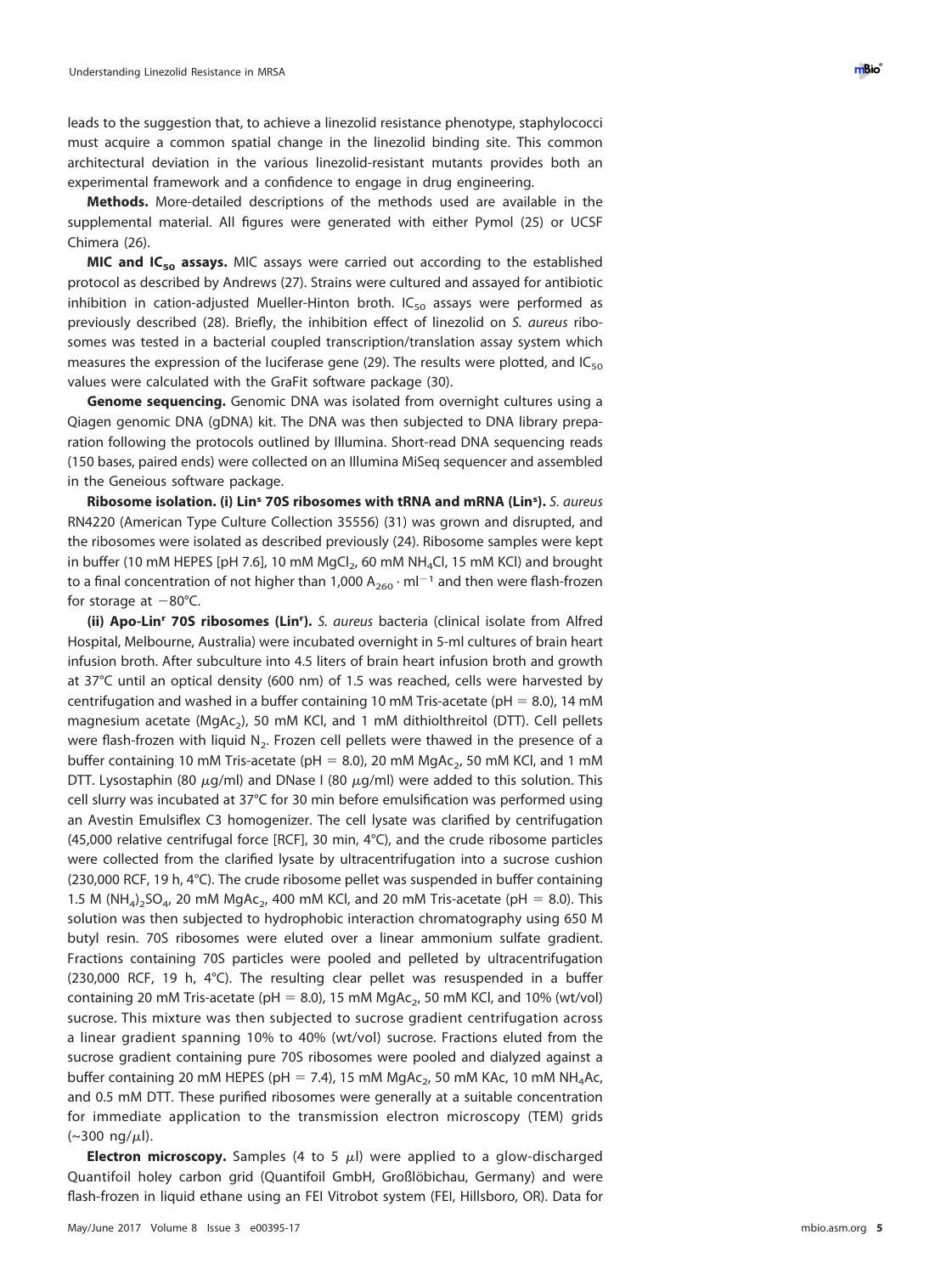the Lins ribosome were collected on a Tecnai Arctica FEI EM operating at 200-kV acceleration voltage and at a nominal level of underfocus ( $Δz = -1$  to  $-2.7 \mu m$ ) using a second-generation complementary metal oxide semiconductor (CMOS) back-thinned direct electron detector (Falcon II) 4,096-by-4,096-pixel camera with a calibrated magnification of  $\times$ 110,000, corresponding to 0.96 Å per pixel at the specimen level. Exposure time was 1.5 s with a dose of 40 e  $\cdot$  Å<sup>-2</sup>. Data for the Lin<sup>r</sup> ribosome were collected on an FEI Titan Krios EM operating at 300-kV acceleration voltage at defocus values similar to those employed with the Lin<sup>s</sup> sample and using the same electron detector. The calibrated magnification was  $\times$ 127,000, corresponding to 1.1 Å per pixel at the specimen level. Exposure time was 1 s with a dose of 45 e  $\cdot$  Å<sup>-2</sup>.

**Data processing.** Movies were integrated with EMAN [\(32\)](#page-6-31) or UCSF MotionCor2 [\(33\)](#page-6-32), and CTF estimation was performed with CTFFIND3 [\(34\)](#page-6-33). Particles were picked from the micrographs using EMAN [\(32\)](#page-6-31), and particle analysis and final three-dimensional (3D) reconstruction were performed using RELION [\(19\)](#page-6-18).

**Atomic model refinement.** A model of the S. aureus 70S ribosome was created using an E. coli 70S model [\(3J9Z\)](https://www.ncbi.nlm.nih.gov/nuccore/3J9Z) [\(35\)](#page-6-34). This was achieved using the RNA threading protocol in the Rosetta software package [\(20\)](#page-6-19) for generating the rRNA and the Sculptor [\(22\)](#page-6-21) application in the PHENIX software package combined with loop modeling as implemented in coot [\(36\)](#page-6-35). The resulting model was then subjected to energy minimization in order to remove any steric clashes. Fitting the model to the cryo-EM electron density map was achieved using the MDFF routine in namd [\(37\)](#page-6-36). The fitted model was further refined by rounds of manual model building in coot [\(36\)](#page-6-35) and real-space refinement as implemented in the Phenix software package [\(22\)](#page-6-21).

**Accession number(s).** The structures were deposited with accession codes PDB [5T7V](http://www.rcsb.org/pdb/explore/explore.do?structureId=5T7V) and EMDB [EMD-8369](https://www.ebi.ac.uk/pdbe/entry/emdb/EMD-8369) (Lin<sup>r</sup>) and accession codes PDB [5TCU](http://www.rcsb.org/pdb/explore/explore.do?structureId=5TCU) and EMDB [EMD-8402](https://www.ebi.ac.uk/pdbe/entry/emdb/EMD-8402) (Lin<sup>s</sup> ).

### **SUPPLEMENTAL MATERIAL**

Supplemental material for this article may be found at [https://doi.org/10.1128/mBio](https://doi.org/10.1128/mBio.00395-17) [.00395-17.](https://doi.org/10.1128/mBio.00395-17)

**TEXT S1,** PDF file, 0.1 MB. **TABLE S1,** PDF file, 0.1 MB. **FIG S1,** PDF file, 0.4 MB. **FIG S2,** PDF file, 0.7 MB. **FIG S3,** PDF file, 1 MB. **FIG S4,** PDF file, 1.4 MB. **FIG S5,** PDF file, 0.7 MB.

#### **ACKNOWLEDGMENTS**

We thank Georg Ramm for Titan Krios support and Ashley Buckle for the use of the ORCHARD computation cluster used for the NAMD calculations. We thank Susanne Paukner and Rosemarie Riedl of Nabriva Therapeutics AG, Vienna, Austria, for Lins growth. We thank Moran Ben-Ami, Shoshana Tel-Or, Miriam Lachever, and Maggie Kessler for their interest and experimental support. We acknowledge the Nvidia Corporation for donating GPUs to aid with calculations used in this research.

This work was supported by the Multi-modal Australian Sciences Imaging and Visualization Environment (MASSIVE) [\(http://www.massive.org.au\)](http://www.massive.org.au). Funding was provided by European Research Council grant 322581 (NOVRIB), the National Health & Medical Research Council of Australia (Program grant 1092262), and the Kimmelman Center for Macromolecular Assemblies. M.J.B. is an NHMRC Postdoctoral Fellow; T.L. is an Australian Research Council Laureate Fellow; A.Y. holds the Martin S. and Helen Kimmel Professorial Chair at the Weizmann Institute of Science. The funders had no role in study design, data collection and interpretation, or the decision to submit the work for publication.